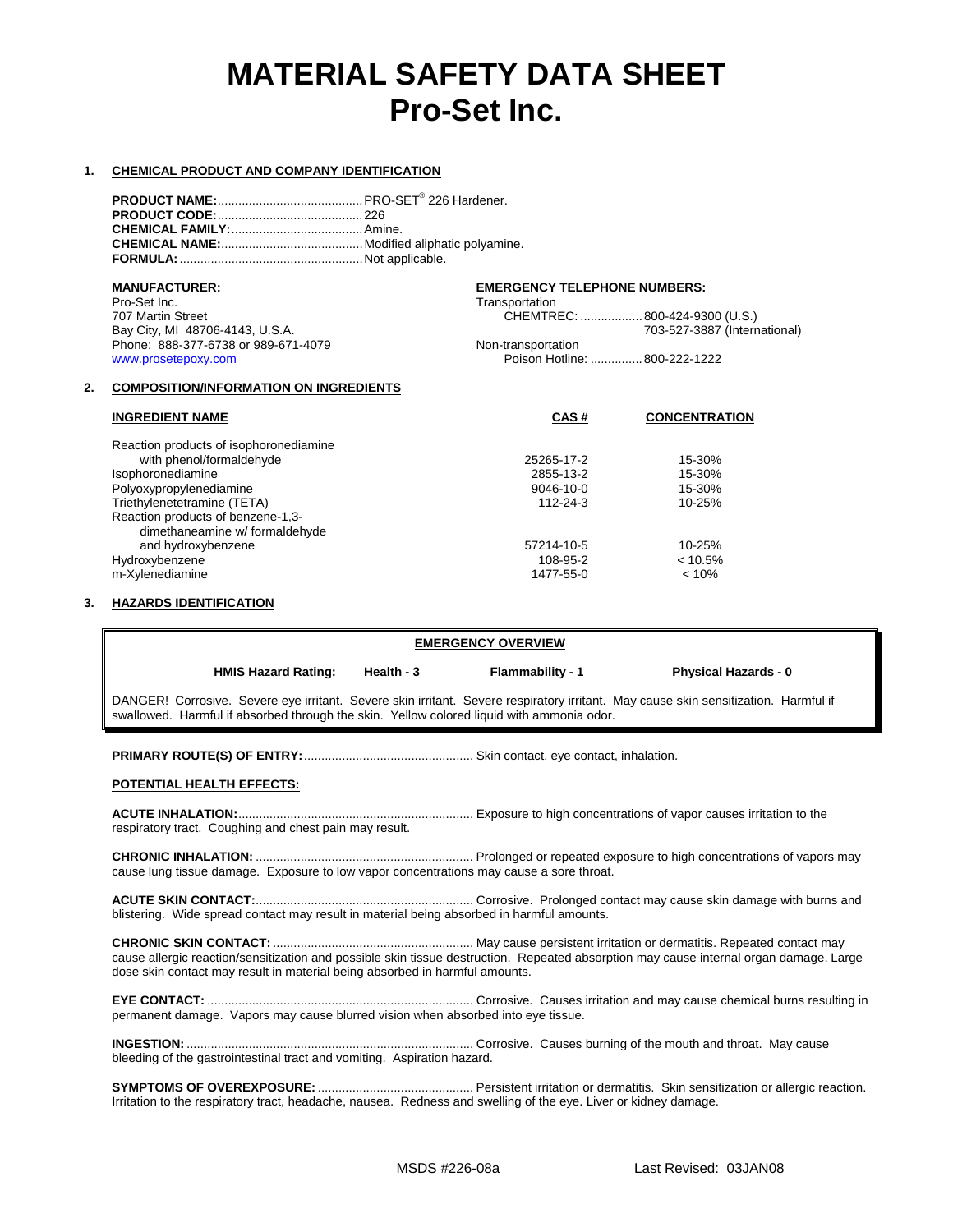#### **MEDICAL CONDITIONS AGGRAVATED BY EXPOSURE:**

Existing skin and respiratory conditions (allergies, dermatitis, asthma, bronchitis).

#### **4. FIRST AID MEASURES:**

**FIRST AID FOR EYES:** .................................................................. Immediately flush with water for at least 15 minutes. Get prompt medical attention.

**FIRST AID FOR SKIN:** ................................................................... Remove contaminated clothing. Immediately wash skin with soap and water. Do not apply greases or ointments. Get medical attention if severe exposure.

**FIRST AID FOR INHALATION:**...................................................... If symptoms occur as noted in Section 3, remove to fresh air. Get medical attention if symptoms persist or worsen.

**FIRST AID FOR INGESTION:**........................................................ Give conscious person at least 2 glasses of water. Do not induce vomiting. If vomiting should occur spontaneously, keep airway clear. Get medical attention.

#### **5. FIRE FIGHTING MEASURES:**

**FLASH POINT:**............................................................................... > 270°F (PMCC)

**EXTINGUISHING MEDIA:**.............................................................. Water spray, dry chemical, alcohol foam and carbon dioxide (CO2).

**FIRE AND EXPLOSION HAZARDS:**.............................................. Burning can generate toxic fumes. When mixed with sawdust, wood chips, or other cellulosic material, spontaneous combustion can occur under certain conditions. If hardener is spilled into or mixed with sawdust, heat is generated as the air oxidizes the amine. If the heat is not dissipated quickly enough, it can ignite the sawdust.

**SPECIAL FIRE FIGHTING PROCEDURES:** Use full-body protective gear and a self-contained breathing apparatus. If spill has ignited, use water spray to disperse vapors and protect personnel attempting to stop leak. Use water to cool fire-exposed containers.

## **6. ACCIDENTAL RELEASE MEASURES:**

**SPILL OR LEAK PROCEDURES:** Stop leak without additional risk. Wear proper personal protective equipment. Dike and contain spill. Ventilate area. Large spill - dike and pump into appropriate container for recovery. Small spill - dilute with water and recover or use inert, non-combustible absorbent material (*e.g.*, sand) and shovel into suitable container. Do not use sawdust, wood chips or other cellulosic materials to absorb the spill, as the possibility for spontaneous combustion exists. Wash spill residue with warm, soapy water if necessary.

#### **7. HANDLING AND STORAGE:**

**STORAGE TEMPERATURE (min./max.):**..................................... 40°F (4°C) / 90°F (32°C)

**SHELF LIFE:** .................................................................................. Reference product label.

**STORAGE:** ..................................................................................... Minimum feasible handling temperatures should be maintained. If stored above 100°F, nitrogen atmosphere is recommended. Keep containers tightly closed.

**HANDLING PRECAUTIONS:**......................................................... Use only with adequate ventilation. Do not breath vapors or mists from heated material. Avoid contact with skin and eyes. Wash thoroughly after handling. When mixed with epoxy resin this product causes an exothermic reaction, which in large masses, can produce enough heat to damage or ignite surrounding materials and emit fumes and vapors that vary widely in composition and toxicity.

#### **8. EXPOSURE CONTROLS/PERSONAL PROTECTION:**

**EYE PROTECTION GUIDELINES:** ................................................ Chemical splash goggles or full-face shield.

**SKIN PROTECTION GUIDELINES:**............................................... Wear liquid-proof, chemical resistant gloves (nitrile-butyl rubber, neoprene, butyl rubber or natural rubber) and full body-covering clothing.

#### **RESPIRATORY/VENTILATION GUIDELINES:**

General mechanical or local exhaust ventilation. In the absence of adequate ventilation controls, use a NIOSH approved air purifying respirator with an organic vapor cartridge. Do not breath vapors or mists from heated material.

Note: Pro-Set, Inc. has conducted an air sampling study using this product or similarly formulated products. The results indicate that the components sampled for (phenol, formaldehyde and amines) were either so low that they were not detected at all or they were well below OSHA's permissible exposure levels.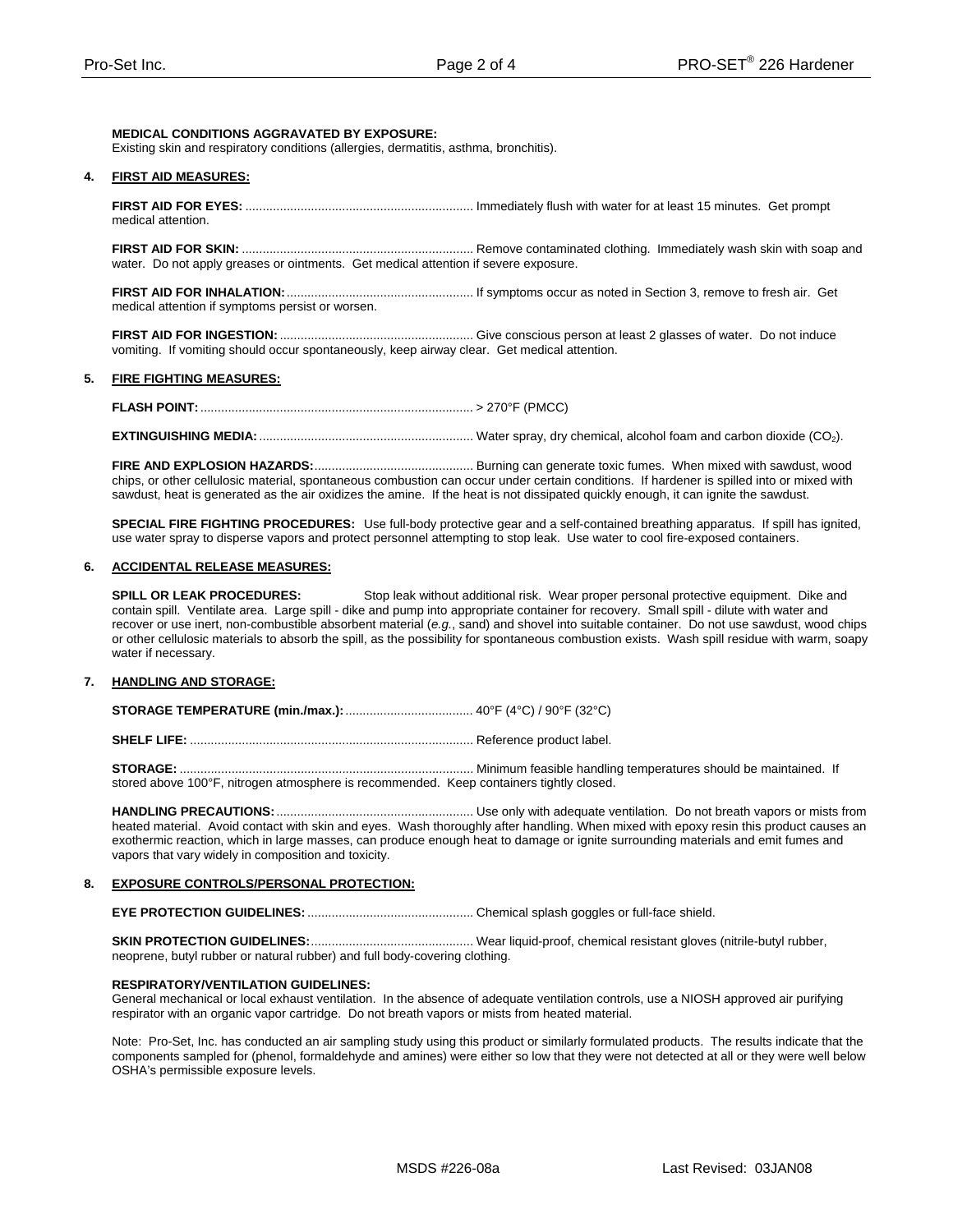**ADDITIONAL PROTECTIVE MEASURES:**.................................... Use where there is immediate access to safety shower and emergency eye wash. Provide proper wash/cleanup facilities for proper hygiene. Contact lens should not be worn when working with this material. Generally speaking, working cleanly and following basic precautionary measures will greatly minimize the potential for harmful exposure to this product under normal use conditions.

**OCCUPATIONAL EXPOSURE LIMITS:** ........................................ Not established for product as whole. Refer to OSHA's Permissible Exposure Level (PEL) or the ACGIH Guidelines for information on specific ingredients.

#### **9. PHYSICAL AND CHEMICAL PROPERTIES:**

described in 40 CFR Part 60, was used to determine the Volatile Matter Content of mixed epoxy resin and hardener. This method states that two-component coating systems should be tested by determining weight loss after mixing the individual components together at the proper ratio, dissolving them in an appropriate solvent, and subjecting them to a temperature of 230°F. PRO-SET 125 Resin and PRO-SET 226 Hardener, mixed together at 3:1 by weight, has a density of 1119 g/L (9.34 lbs/gal). The combined VOC content for **125/226** is 6.3 g/L (0.05 lbs/gal). PRO-SET 135 Resin and PRO-SET 226 Hardener, mixed together at 3:1 by weight, has a density of 1138 g/L (9.50 lbs/gal). The combined VOC content for **135/226** is less than 18.5 g/L (0.15 lbs/gal). PRO-SET 145 Resin and PRO-SET 226 Hardener, mixed together at 3:1 by weight, has a density of 1109 g/L (9.26 lbs/gal). The combined VOC content for **145/226** is 6.1 g/L (0.05 lbs/gal). PRO-SET 117LV Resin and PRO-SET 226 Hardener, mixed together at 100:30 by weight, has a density of 1090 g/L (9.1 lb/gal). The combined VOC content for **117LV/226** is 13.3 g/L (0.11 lb/gal).

#### **10. REACTIVITY:**

|--|--|

**HAZARDOUS POLYMERIZATION:** ............................................... Will not occur.

**INCOMPATIBILITIES:**.................................................................... Strong oxidants, acids.

**DECOMPOSITION PRODUCTS:** ................................................... Very toxic fumes and gases when burned. Carbon monoxide, carbon dioxide and oxides of nitrogen; ammonia when heated.

#### **11. TOXICOLOGICAL INFORMATION:**

No specific oral, inhalation or dermal toxicology data is known for this product.

Adsorption of phenolic solutions through the skin may be very rapid and can cause death. Lesser exposures can cause damage to the kidney, liver, pancreas and spleen; and cause edema of the lungs. Chronic exposures can cause death from liver and kidney damage.

#### **CARCINOGENICITY:**

This product contains no known carcinogens in concentrations greater than 0.1%.

#### **12. ECOLOGICAL INFORMATION:**

Environmental Fate 108-95-2 Phenol: Biodegradeability = 99.5% at 7 days.

Wastes from this product may present long term environmental hazards. Do not allow into sewers, on the ground or in any body of water.

## **13. DISPOSAL CONSIDERATIONS:**